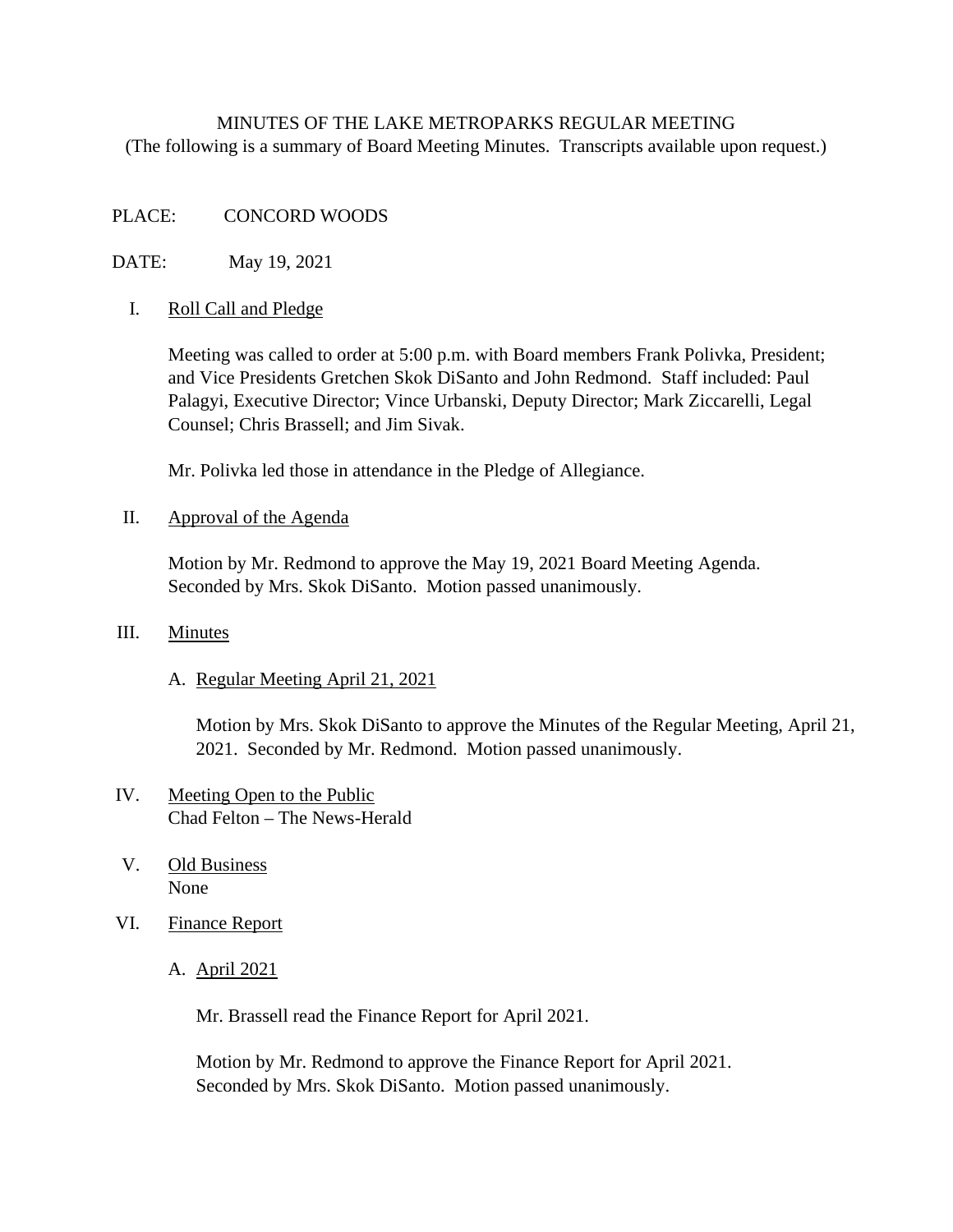## VII. New Business

# A. Other

# 1. Bid #2021-022 – Waste Removal & Recycling Services

Mr. Palagyi explained Bid #2021-022, Waste Removal. Mr. Palagyi said that the lowest bid was submitted by Republic Services of Cleveland at a cost of \$94,591 for a three-year term.

Motion by Mrs. Skok DiSanto to approve Bid #2021-022, Waste Removal and Recycling Services to Republic Services of Cleveland at a cost of \$94,591 for a three-year term. Seconded by Mr. Redmond. Motion passed unanimously.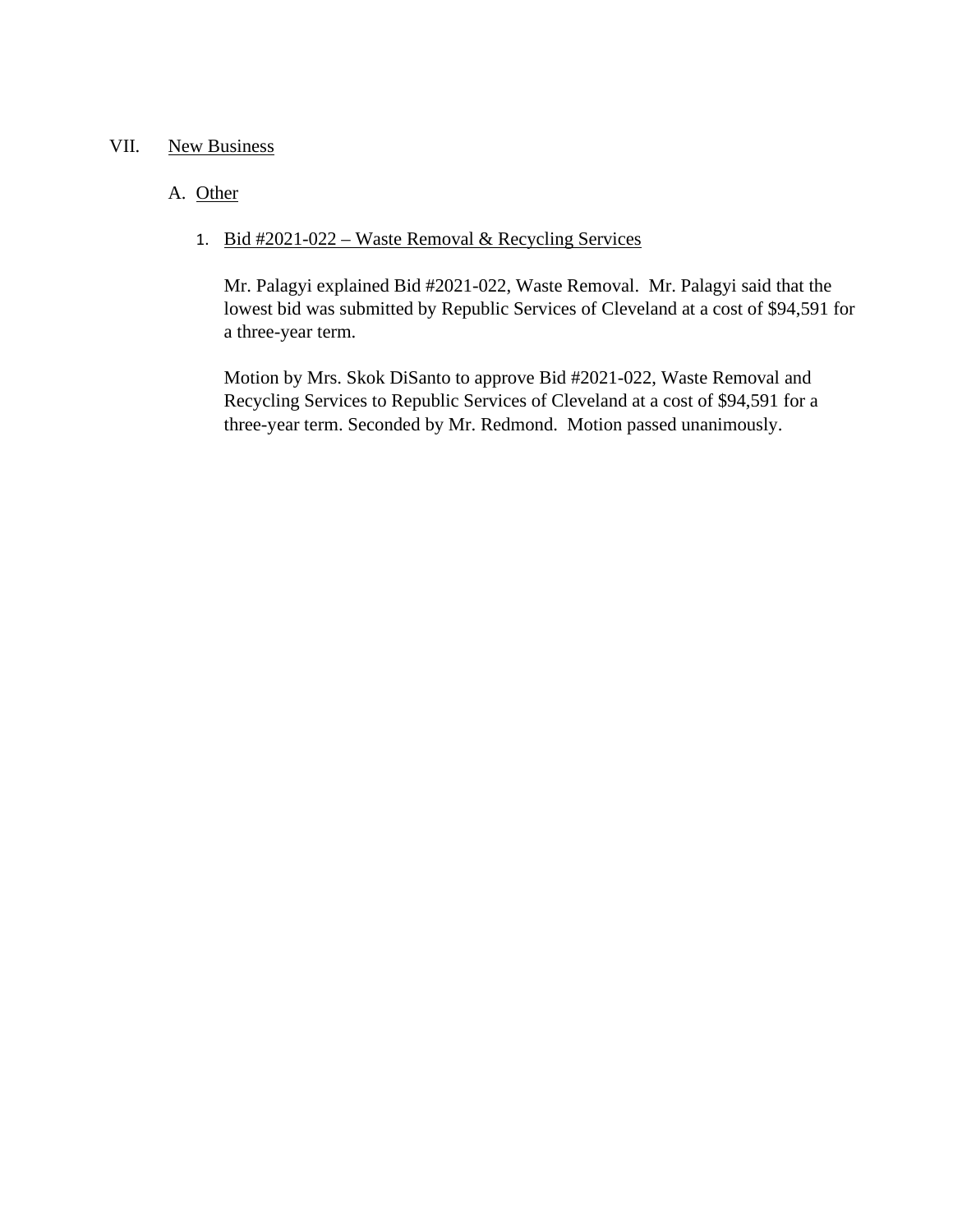| <b>LAKEMETROPARKS</b>                        | <b>VENDOR</b> | <b>Waste Management</b>                                                                    | Penn Ohio                             | Republic                          | <b>Major Waste</b> |
|----------------------------------------------|---------------|--------------------------------------------------------------------------------------------|---------------------------------------|-----------------------------------|--------------------|
|                                              |               |                                                                                            | PICKUP SCHEDULE (TABLE 1)             |                                   |                    |
| THREE YEAR LUMP SUM TOTAL<br>(WASTE REMOVAL) |               | \$72,923.66                                                                                | \$94,428.00                           | \$66,776.04                       | \$93,087.00        |
|                                              |               |                                                                                            | <b>RECYCLING CONTAINERS (TABLE 2)</b> |                                   |                    |
| THREE YEAR LUMP SUM COST<br>(RECYCLING)      |               | \$29,586.96                                                                                | \$58,032.00                           | \$27,814.68                       | \$35,460.00        |
|                                              |               |                                                                                            |                                       |                                   |                    |
|                                              |               | INCREASES/DECREASES IN SERVICE COST PER YARD                                               |                                       |                                   |                    |
| 1 YEAR                                       |               | \$3.12 Trash, \$3.70<br>Recycling                                                          | \$3.00                                | \$2.80 Trash, \$3.35<br>Recycling | \$2.323            |
| 2 YEAR                                       |               | \$3.12 Trash, \$3.70<br>Recycling                                                          | \$3.00                                | \$2.80 Trash, \$3.35<br>Recycling | \$2.323            |
| 3 YEAR                                       |               | \$3.12 Trash, \$3.70<br>Recycling                                                          | \$3.00                                | \$2.80 Trash, \$3.35<br>Recycling | \$2.323            |
|                                              |               |                                                                                            |                                       |                                   |                    |
|                                              |               | ADDITIONAL COST FOR TEMPORARY ROLL OFF CONTAINERS                                          |                                       |                                   |                    |
| 1 YEAR                                       | 20 vard       | \$75- delivery \$502 per haul up to 4<br>tons/\$40 per ton over 4 tons<br>\$25.10 per yard | \$25.00                               | \$18.00                           | \$17.50            |
|                                              | 30 yard       | \$75- delivery \$585 per haul up to 4<br>tons/\$40 per ton over 4 tons<br>\$19.60 per yard | \$20.00                               | \$15.00                           | \$14.00            |
|                                              | 40 yard       | \$75- delivery \$620 per haul up to 4<br>tons/\$40 per ton over 4 tons<br>\$15.50 per yard | \$15.00                               | \$13.00                           | \$12.00            |
| 2 YEAR                                       | 20 yard       | \$75- delivery \$502 per haul up to 4<br>tons/\$40 per ton over 4 tons<br>\$25.10 per yard | \$25.00                               | \$19.00                           | \$17.50            |
|                                              | 30 yard       | \$75- delivery \$588 per haul up to 4<br>tons/\$40 per ton over 4 tons<br>\$19.60 per yard | \$20.00                               | \$16.00                           | \$14.00            |
|                                              | 40 yard       | \$75- delivery \$620 per haul up to 4<br>tons/\$40 per ton over 4 tons<br>\$15.50 per yard | \$15.00                               | \$14.00                           | \$12.00            |
| 3 YEAR                                       | 20 yard       | \$75- delivery \$502 per haul up to 4<br>tons/\$40 per ton over 4 tons<br>\$25.10 per yard | \$25.00                               | \$20.00                           | \$17.50            |
|                                              | 30 yard       | \$75- delivery \$588 per haul up to 4<br>tons/\$40 per ton over 4 tons<br>\$19.60 per yard | \$20.00                               | \$17.00                           | \$14.00            |
|                                              | 40 yard       | \$75- delivery \$620 per haul up to 4<br>tons/\$40 per ton over 4 tons<br>\$15.50 per yard | \$15.00                               | \$15.00                           | \$12.00            |
|                                              |               |                                                                                            | <b>OFFSET CHARGES</b>                 |                                   |                    |
| <b>6 YARD DUMPSTER</b>                       |               | \$66 if contaminated                                                                       | Left Blank                            | \$150/Lift if<br>contaminated     | N/A                |
| 8 YARD DUMPSTER                              |               | \$88 if contaminated                                                                       | Left Blank                            | \$150/ Lift if<br>contaminated    | N/A                |
| <b>BID BOND/CHECKS</b>                       |               | Bond                                                                                       | Bond                                  | Bond                              | Bond               |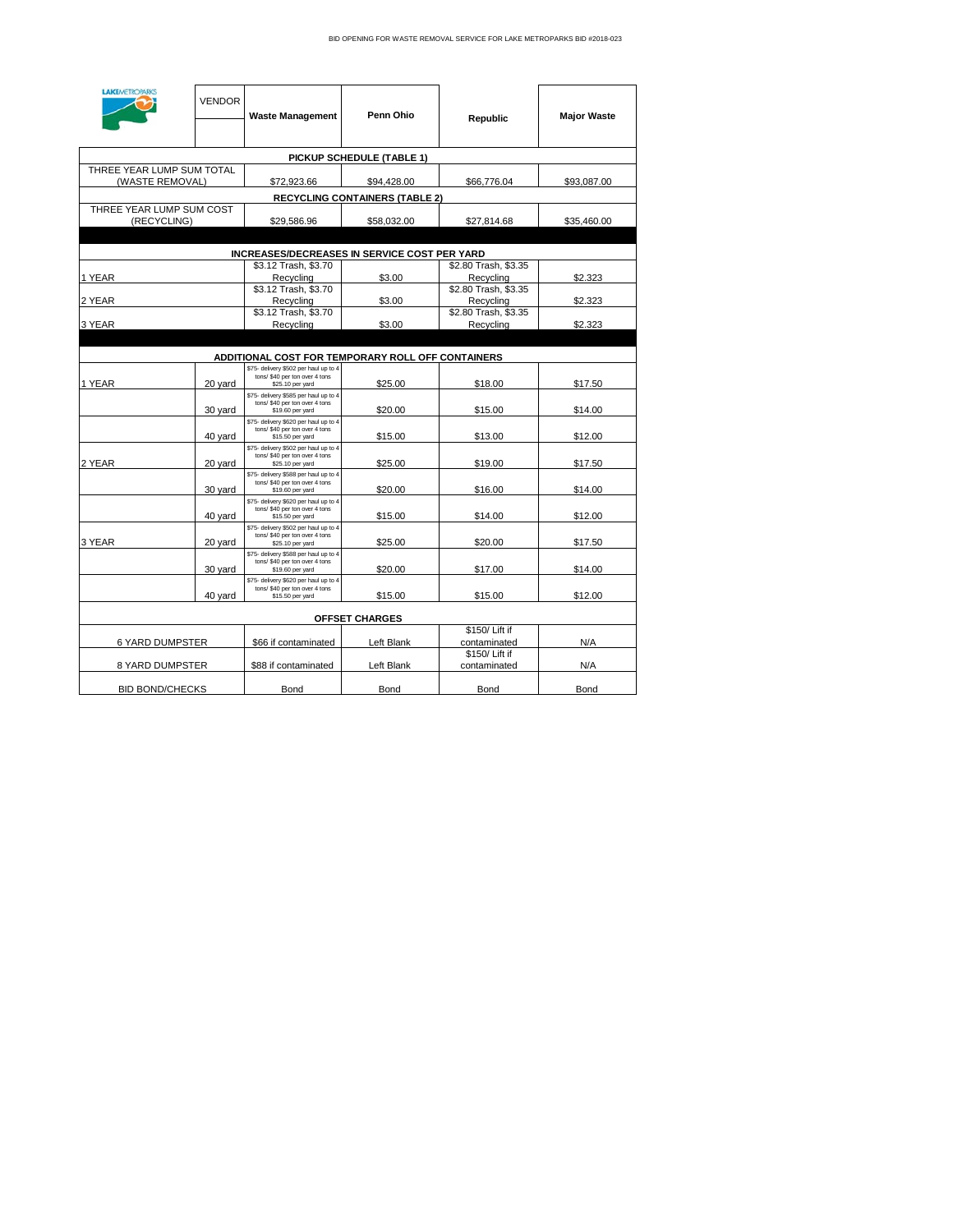## 2. Resolution 2021-015 - Parkwide IT Internet Service

Mr. Palagyi explained Resolution 2021-015, Parkwide IT Internet Service. Mr. Palagyi said this resolution would authorize him to enter into a contract to renew and upgrade services via an Internet Service Provider agreement with LGCA for a fiveyear term. The yearly cost of the contract is \$60,701.

Motion by Mr. Redmond to approve Resolution 2021-015, Parkwide IT Internet Service in the amount of \$60,701 for a five-year term. Seconded by Mrs. Skok DiSanto. Motion passed unanimously.

### 3. Resolution 2021-016 - Ponsart Easement at Indian Point

Mr. Palagyi explained Resolution 2021-016, Ponsart Easement at Indian Point. Mr. Palagyi said this resolution would authorize him to acquire a permanent access easement from Michael and Sandra Ponsart for continued use of Old Vrooman Road.

Motion by Mrs. Skok DiSanto to approve Resolution 2021-016, Ponsart Easement at Indian Point. Seconded by Mr. Redmond. Motion passed unanimously.

### 4. Resolution 2021-017 – Lake County Commissioners Blair Road Easements

Mr. Palagyi explained Resolution 2021-017, Lake County Commissioners Blair Road Easements. Mr. Palagyi said this resolution will allow him to grant permanent and temporary right-of-way easements to the Lake County Commissioners for use by the Lake County engineer to make repairs and improvements to Blair Road.

Motion by Mr. Redmond to approve Resolution 2021-017, Lake County Commissioners Blair Road Easements. Seconded by Mrs. Skok DiSanto. Motion passed unanimously.

# 5. LOI #2021-010 – Lakefront Path Phase I – Engineering Services

Mr. Palagyi explained LOI #2021-010, Lakefront Path Phase I – Engineering Services. Mr. Palagyi said this approval will allow him to enter into a contract with Environmental Design Group in an amount not to exceed \$225,000 to conduct engineering services for the construction of a 2,300 foot trail leading west from Painesville Township Park along the shore of Lake Erie.

Motion by Mrs. Skok DiSanto to approve LOI #2021-010 – Lakefront Path Phase I – Engineering Services. Seconded by Mr. Redmond. Motion passed unanimously.